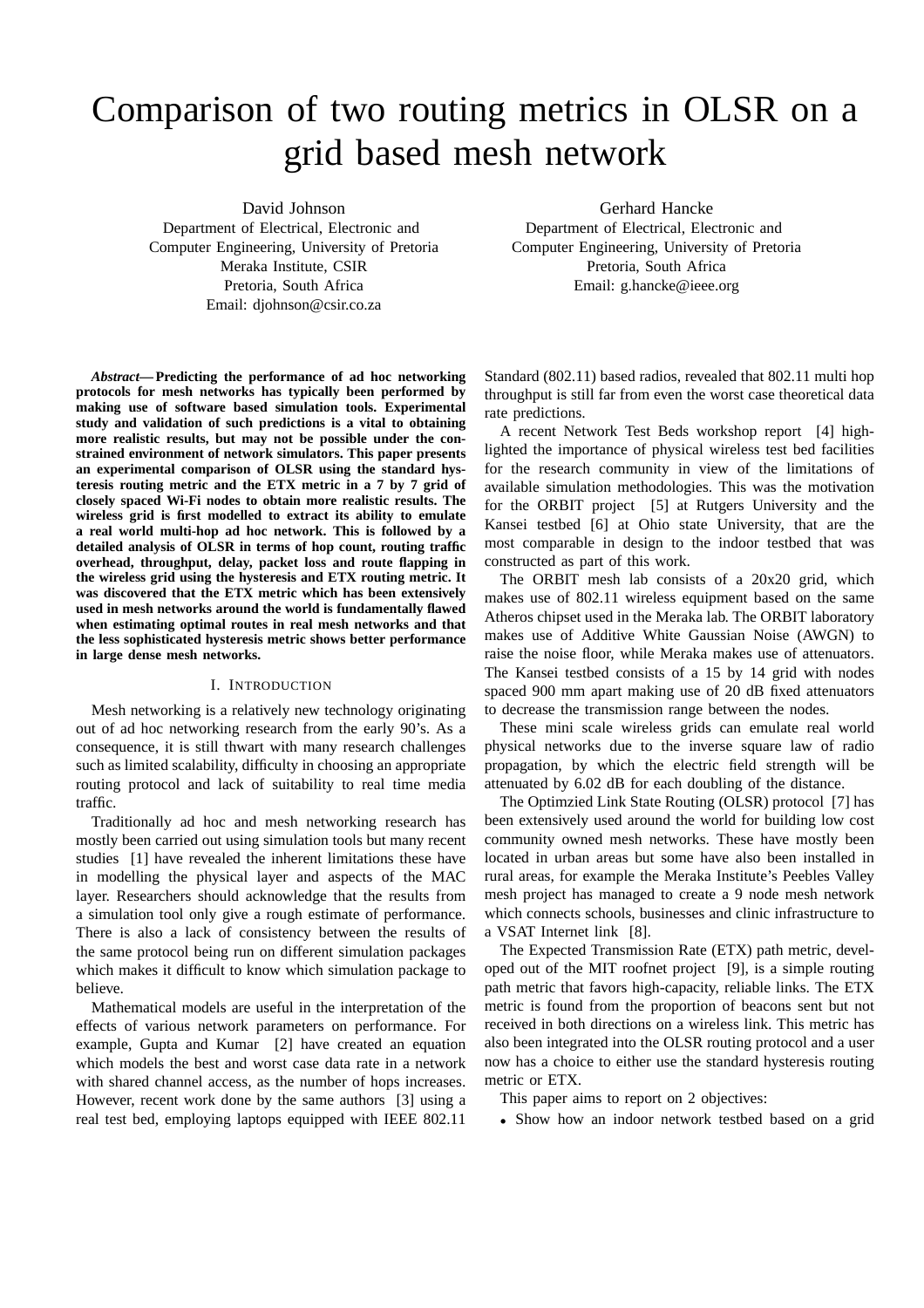structure can model real multi-hop outdoor networks satisfactorily.

• Analyse and compare the performance of the OLSR routing protocol on this testbed using the default hyteresis routing metric as well as the more recent ETX routing metric.

#### II. BACKGROUND

This section will help provide some background to wireless mesh networking and the specific protocols that are discussed in this paper.

## *A. Ad hoc and mesh networks*

An Ad hoc network is the cooperative engagement of a collection of wireless nodes without the required intervention of any centralized access point or existing infrastructure. Ad hoc networks have the key features of being self-forming, selfhealing and do not rely on the centralized services of any particular node. There is often confusion about the difference between a wireless ad-hoc network and a wireless mesh network (WMN).

A wireless ad-hoc network is a network in which client devices such as laptops, PDA's or sensors perform a routing function to forward data from themselves or for other nodes to form an arbitrary network topology. When these devices are mobile they form a class of networks known as a mobile ad-hoc network (MANET), where the wireless topology may change rapidly and unpredictably. Wireless sensor networks are a good example of a wireless ad-hoc network.

A wireless mesh network is characterized by: dedicated wireless routers which carry out the function of routing packets through the network, static or quasi-static nodes and client devices, without any routing functionality, connecting to the wireless routers. Broadband community wireless networks or municipal wireless networks are good examples of wireless mesh networks.

All these types of ad-hoc networks make use of ad-hoc networking routing protocols which are being standardized by the IETF MANET working group [10]. There is also work being done to standardize mesh networking in the 802.11s standard [11].

## *B. Optimized Link State Routing (OLSR) protocol*

Pro-active or table-driven routing protocols maintain fresh lists of destinations and their routes by periodically distributing routing tables in the network. The advantage of these protocols is that a route to a particular destination is immediately available. The disadvantage is that unnecessary routing traffic is generated for routes that may never be used. The Optimized Link State Routing (OLSR) [7] pro-active routing protocol will be evaluated on the testbed in this paper.

OLSR reduces the overhead of flooding link state information by requiring fewer nodes to forward the information. A broadcast from node X is only forwarded by its multi point relays. Multi point relays of node X are its neighbors such that each two-hop neighbor of X is a one-hop neighbor of at least

one multi point relay of X. Each node transmits its neighbor list in periodic beacons, so that all nodes can know their 2-hop neighbors, in order to choose the multi point relays (MPR)

Figure 1 illustrates how the OLSR routing protocol will disseminate routing messages from node 3 through the network via selected MPRs.



Fig. 1. *OLSR routing protocol showing selection of MPRs*

The OLSR source code that is run on the wireless grid can make use of two different types of routing metrics and these are discussed now.

*1) Hystersis routing metric:* The Request for Comments (RFC) for OLSR makes use of hysteresis to calculate the link quality between nodes in order to stabilize the network in the presence of many alternative routes. Link hysteresis is calculated using an iterative process. If  $q_n$  is the link quality after  $n$  packets and  $h$  is the hysteresis scaling constant between 0 and 1 then the received the link quality for each consecutive successful packet is defined by Equation 1 :

$$
q_n = (1 - h)q(n - 1) + h \tag{1}
$$

For each consecutive unsuccessful packet the link quality is defined by Equation 2 :

$$
q_n = (1 - h)q(n - 1)
$$
 (2)

When the link quality exceeds a certain high hysteresis threshold, qhigh, the link is considered as established and when the link quality falls below a certain low hysteresis threshold,  $q_{low}$ , the link is dropped. Figure 2 shows a graph for 7 consecutive successful packets followed by 7 unsuccessful packets with  $h = 0.5$ ,  $q_{high} = 0.8$  and  $q_{low} = 0.3$ , based on these equations.

Hysteresis produces an exponentially smoothed moving average of the transmission success rate and the condition for considering a link established is stricter than the condition for dropping a link.

*2) ETX routing metric:* A new routing metric, called Expected Transmission Count (ETX) [9] proposed by MIT, has also been incorporated into the source code for OLSR but it is not officially part of the RFC. All the MANET RFCs prefer to use hop count as a routing metric for the sake of simplicity.

ETX calculates the expected number of retransmission that are required for a packet to travel to and from a destination.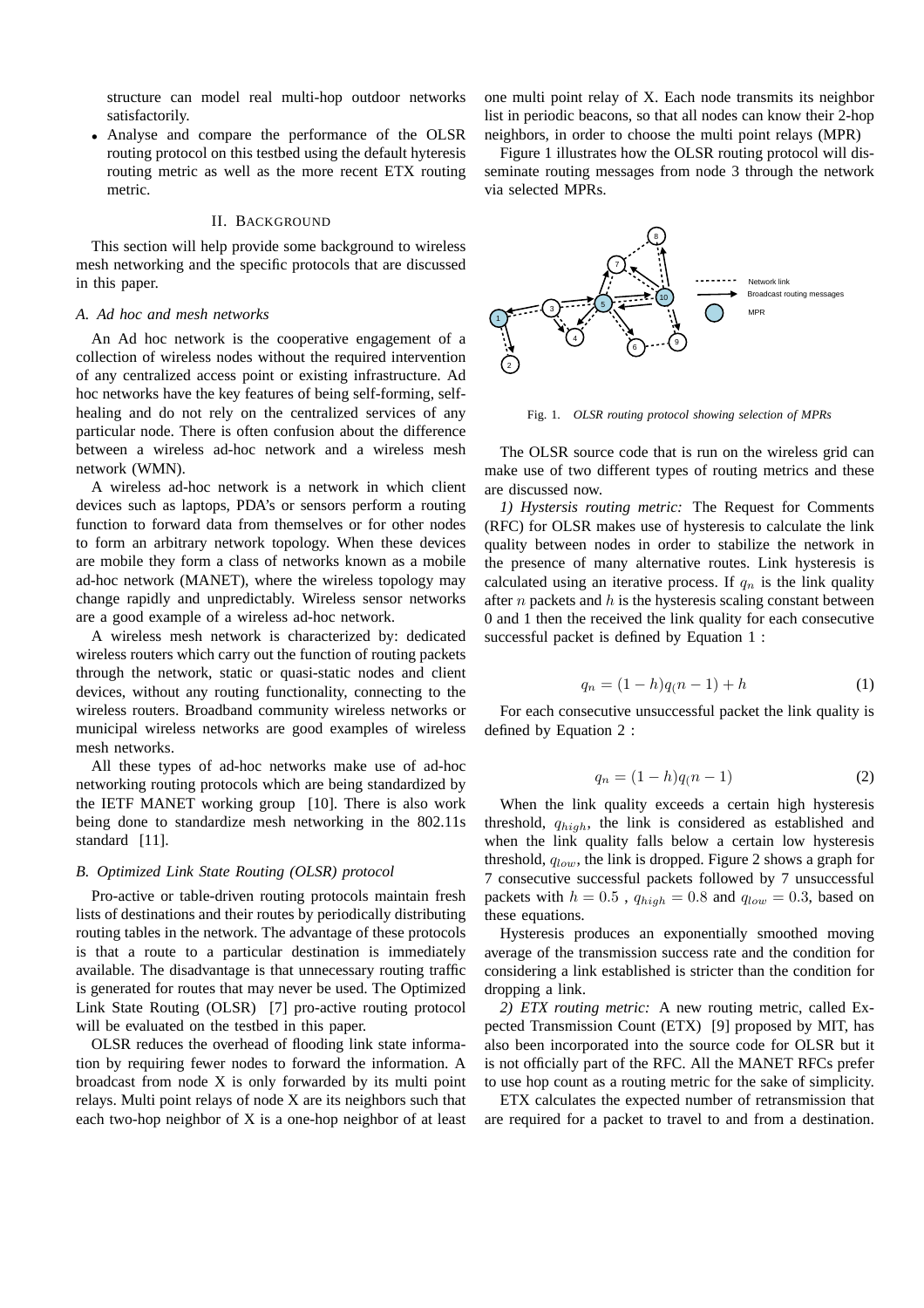

Fig. 2. *Link Hysteresis in the OLSR routing protocol*

The link quality, LQ, is the fraction of successful packets that were received by us from a neighbor within a window period. The neighbor link quality,  $NLQ$ , is the fraction of successful packets that were received by a neighbor node from us within a window period. Based on this, the ETX is calculated as follows:

$$
ETX = \frac{1}{LQ \times NLQ} \tag{3}
$$

In a multi-hop link the ETX values of each hop are added together to calculate the ETX for the complete link including all the hops. Figure 3 shows the ETX values for 7 consecutive successful packets followed by 7 consecutive unsuccessful packets assuming a perfectly symmetrical link and a link quality window size of 7.



Fig. 3. *ETX Path metric values for successive successful and unsuccessful packets*

A perfect link is achieved when ETX is equal to 1. ETX has

the added advantage of being able to account for asymmetry in a link as it calculates the quality of the link in both directions. Unlike Hysteresis ETX improves and degrades at the same rate when successful and unsuccessful packets are received respectively. Routes are always chosen such that the sum of all the ETX values of adjacent node pairs is minimized.

### *C. Linux Implementation of ad-hoc networking protocols*

A crucial part of comparing a different ad hoc networking protocols on a real testbed is finding implementations of the protocol that are well written and are as close as possible to the original published RFC.

The choice between a multitude of implementations of the same protocol was based on whether the particular implementation claimed to be RFC compliant, and if there was a strong developer community supporting the code base. Preference was also given to cases where the same code base was used for simulations and running the code on a physical network as this would make future comparisons of simulations and live network results very simple.

For OLSR, the implementation developed by Tonnesen [12] was used. This implementation is commonly called olsr.org and is now part of the largest open source ad hoc networking development initiative. Version 0.4.10, which is RFC3626 compliant, is used and is capable of using the standard RFC link hysteresis metric or the new ETX metric for calculating optimal routes. All parameters mentioned in the RFC are implemented and can be modified through a configuration file.

#### III. CONSTRUCTION OF THE MESH TESTBED

The mesh testbed consists of a wireless 7x7 grid of 49 nodes, which was built in a 6x12 m room as shown in Figure 4 A grid was chosen as the logical topology of the wireless testbed due to its ability to create a fully connected dense mesh network and the possibility of creating a large variety of other topologies by selectively switching on particular nodes as shown in Figure 5.

Each node in the mesh consists of a VIA 800 C3 800MHz motherboard with 128MB of RAM and a Wistron CM9 mini PCI Atheros 5213 based Wi-Fi card with 802.11 a/b/g capability. For future mobility measurements, a Lego Mindstorms robot with a battery powered Soekris motherboard containing an 802.11a (5.8 GHz) WNIC and an 802.11 b/g (2.4 GHz) WNIC shown in Figure 4 can be used.

Every node was connected to a 100 Mbit back haul Ethernet network through a switch to a central server, as shown in Figure 6. This allows nodes to use a combination of a Pre-boot Execution Environment (PXE), built into most BIOS firmware, to boot the kernel and a Network File System (NFS) to load the file system.

The physical constraints of the room, with the shortest length being 7m, means that the grid spacing needs to be about 800 mm to comfortably fit all the PCs within the room dimensions.

At each node, an antenna with 5 dBi gain is connected to the wireless network adapter via a 30 dB attenuator. This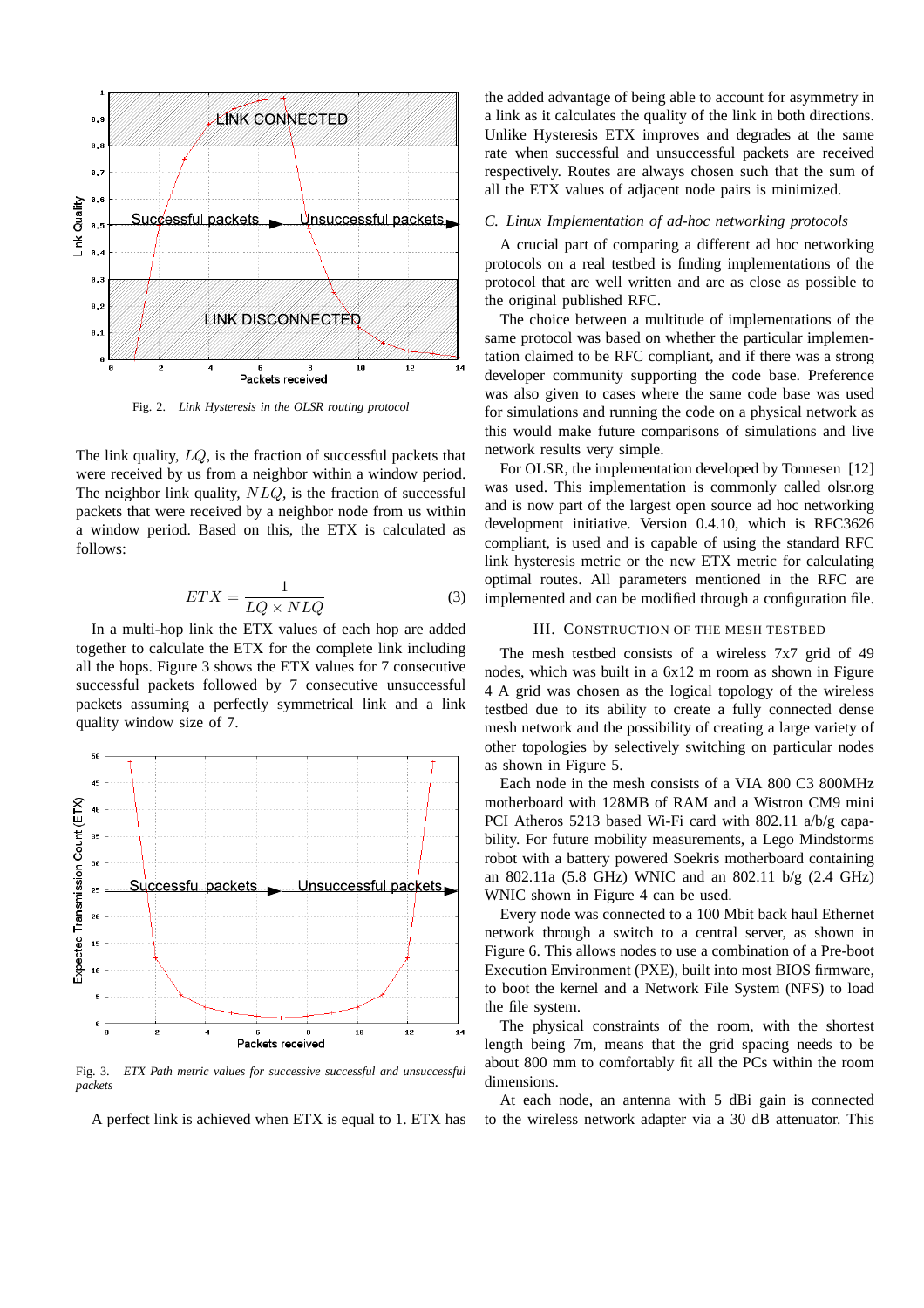

Fig. 4. *Layout of the 7x7 grid of Wi-Fi enabled computers, the line following robot is an option, which will be explored in the future to test mobility in a mesh network.*

introduces a path loss of 60 dB between the sending node and the receiving node. Reducing the radio signal to force a multi hop environment, is the core to the success of this wireless grid and this is discussed later.

The wireless NICs that are used in this grid have a wide range of options that can be configured:

- *Power level range:* The output power level can be set from 0 dBm up to 19 dBm.
- *Protocol modes:* 802.11g and 802.11b modes are available in the 2.4 GHz range and 802.11a modes are available in the 5 GHz range
- *Sending rates:* 802.11b allows the sending rate to be set between 1 Mbps and 11 Mbps and 802.11g allows between 6 Mbps and 54 Mbps

This network was operated at 2.4 GHz due to the availability of antennas and attenuators at that frequency, but in future the laboratory will be migrated to the 5 GHz range, which has many more available channels with a far lower probability of being affected by interference.

## IV. ELECTROMAGNETIC MODELING

In order to check if nodes in the wireless grid can be limited to only communicate over short distances and force the creation of a multi-hop environment, the radio environment is now examined. The receive sensitivity of the radio, which is the level above which it is able to successfully decode a transmission, depends on the mode and data rate being set. The faster the rate, the lower the receive sensitivity threshold.

Figure 7 shows free space loss curves for all possible scenarios over the distance of the grid to illustrate what the received signal will be at any particular node. This figure also shows the receive sensitivity of the radio at various modes and data rates. In theory, where the curve line rises above the horizontal lines, there will be connectivity but as will be seen



Fig. 5. *Various topologies that can be tested on the 7x7 grid; diagrams (a) to (c) demonstrate various levels of density in a grid; diagram (e) is used to create a long chain to force routing protocols to use the longest multi-hop route, and diagram (g) is used to test route optimization.*

later, there are factors other than free space loss which affect signal propagation.

The minimum possible range is 150 mm when the radios are set to 802.11g mode, a data rate of 54 Mbps and a transmit power level of 0 dBm. This would prevent any connectivity between nodes in the grid which are space at 800mm. The maximum possible range is 17.26 m when the radios are set to 802.11b mode, a data rate of 1 Mbps and a transmit power level of 20 dBm. This would enable all 49 nodes in the grid to communicate with each other. It is clear from this that a good range of connectivity desnsity can be created by adjusting the parameters on the radios.

Signal measurements between 10584 random node pairs in the 7x7 grid were recorded to compare measured and predicted free space loss signal strength versus distance in Figure 8. The discrete distances that are apparent for the measured signal are due to the finite number of possible distances in a 7x7 grid for all possible links between each node.

There is a general trend for the measured signal strength to become weaker than the predicted free space loss signal strength as the distance increases. This is most likely due to the effect of Fresnel zone interference shown in Figure 9 The large 10dB standard deviation for measurements made with the same distance is due to multipath fading and other issues such as antenna coupling. Overall the result shows a decay pattern which matches the predicted free space loss decay fairly well.

Antenna coupling occurs when antenna antennas are placed in close proximity to each other and they form a complex propagation path as each antenna re-transmits some of the re-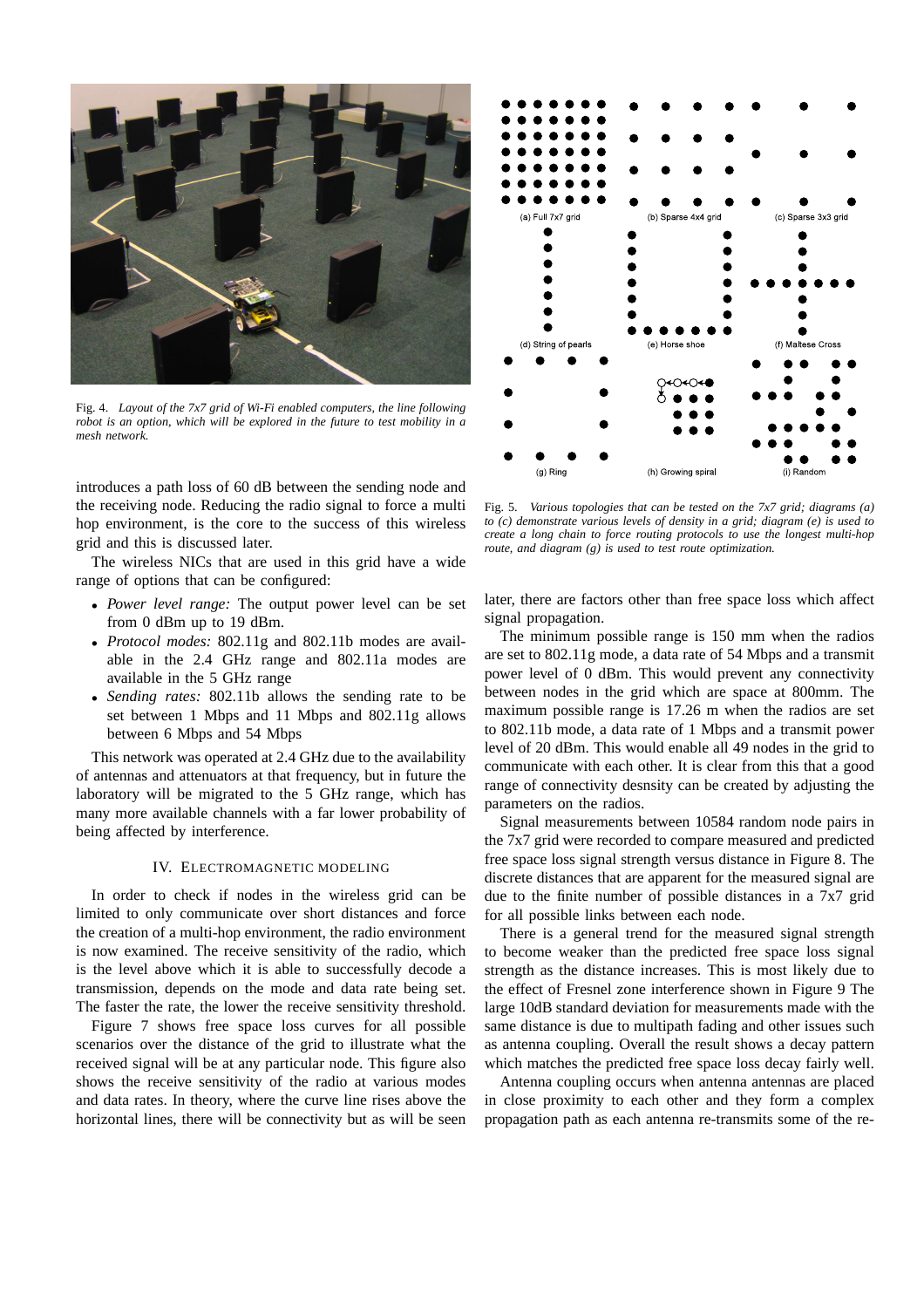

Fig. 6. *The architecture of the mesh lab. Ethernet is used as a back channel to connect all the nodes to a central server through a switch. Each node is also equipped with an 802.11 network interface card.*



Fig. 7. *Received signal strength vs. distance between nodes in the grid spaced 800 mm apart. The horizontal lines show the receive sensitivity of the Atheros 5213 wireless network card. If the received signal strength curve is above this line, there will be connectivity between the nodes.*

ceived signal. These antennas form an array which effectively changes the effective radiation pattern of the transmitter from the point of view of the receiver. The antenna gain pattern is calculated as a product of the antennas own pattern and an array factor which is determined by the geometry of the array. Antenna coupling can cause deviation as high as 7 dB.

#### V. ESTABLISHING A BASELINE FOR THE MEASUREMENTS

In order to establish the baseline for performance of the wireless nodes in the grid, it is useful to remove any effects of routing and establish the best possible multi-hop throughput and delay between the nodes. Figure 10 shows a string of pearls 49 nodes long built by creating a zigzag topology in the grid, using manually configured static routes.

All the radios were set to their maximum power (20 dBm),



Fig. 8. *Comparison between measured and predicted free space loss received signal strength*



Fig. 9. *1st Fresnel zone obstruction between column of 7 PCs*

using 802.11b mode with a data rate of 11 Mbps to avoid any packet loss. Throughput degradation due to hop count in packet based networks with single radios has been well studied by Gupta *et al* [2]. The theoretical best case and worst case throughput in an asymptotic sense is given by Equations 4 and 5.

$$
\lambda_{WORST}(n) = \frac{W}{\sqrt{n \log(n)}}\tag{4}
$$

$$
\lambda_{BEST}(n) = \frac{W}{\sqrt{n}}\tag{5}
$$

where  $W =$  Bandwidth of first hop and  $n =$  number of hops. These equations do not take into account effects of the 802.11 MAC layer protocol or signal propagation and, as such, present an idealistic case only valid in an asymptotic sense. A recent study [3] by the Gupta and Kumar using laptops equipped with 802.11 based radios placed in offices revealed, using a least-squares fit, that the actual data rate versus the number of hops is given by Equation 5.

$$
\lambda_{GUPTA_LMS}(n) = \frac{W}{n^{1.68}}\tag{6}
$$

This represents a dramatic difference in throughput after a multiple number of hops for 802.11 compared to the theoretical predictions. After 10 hops the measured results differed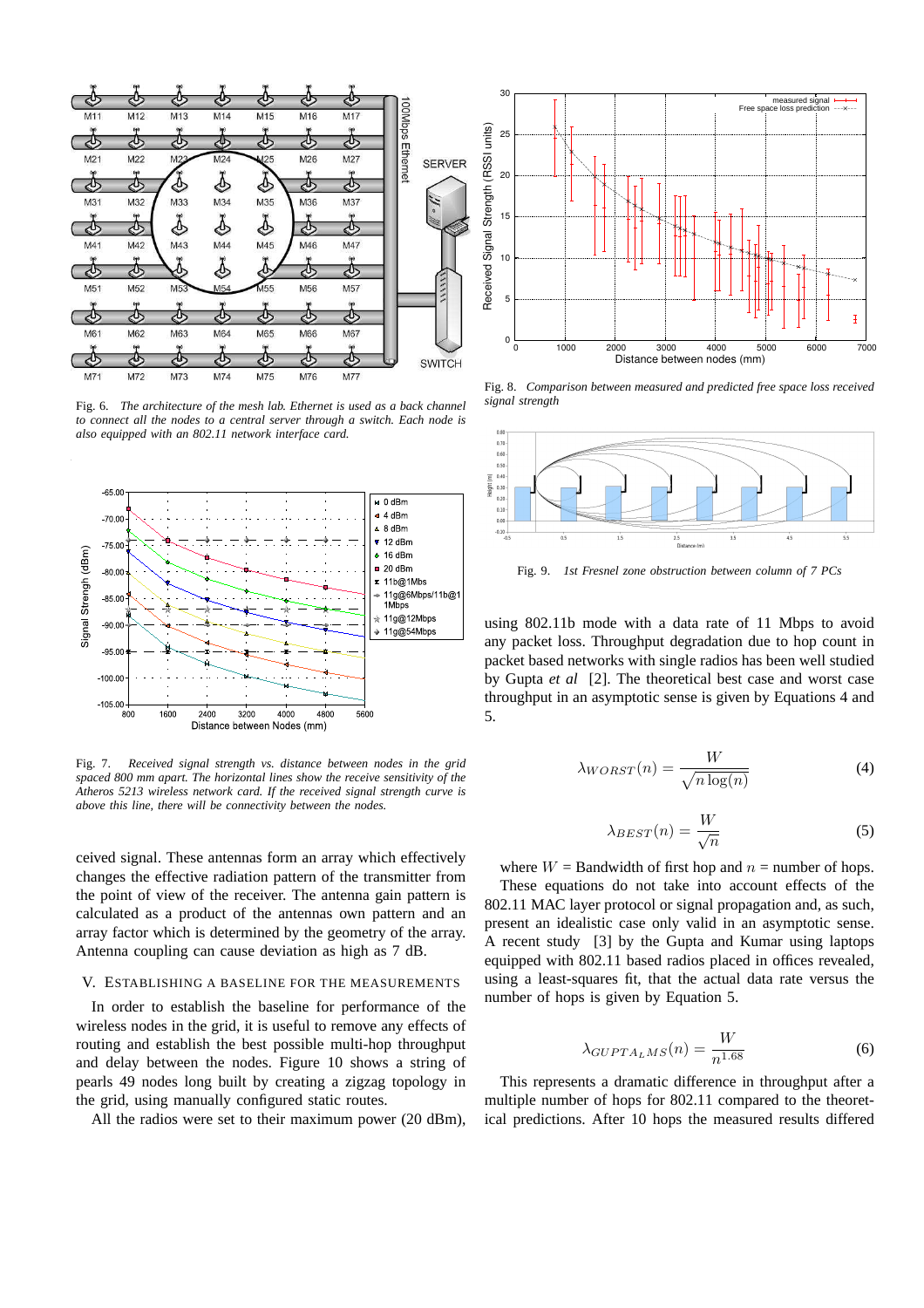

Fig. 10. *Creation of a string of pearls topology 49 nodes long using the 7x7 grid.*

by as much as 10% compared to the theoretical worst-case prediction.

Throughput and delay measurements were now carried out on the 7x7 grid using the mechanisms highlighted in Section VII.

Figure 11 shows the results of these multi-hop throughput measurements and compares them to theoretical and previously measured results The measurements revealed a less pessimistic result but one which was still less than the worstcase theoretical predictions. The asymptotic validity of Gupta's theoretical predictions is clearly shown for small hop counts where after 2 hops, the worst case prediction is actually higher then the best case prediction.



Fig. 11. *Comparison of 7x7 grid multi hop throughput to theoretical and other measured results.*

Carrying out a least squares fit on the results obtained with the testbed, and using a plot of the log of both the x and y-axis as shown in Figure 12 reveals the following function for TCP

throughput under ideal conditions for the grid.

$$
\lambda_{LMS_{G}RID}(n) = \frac{W}{n^{0.98}}\tag{7}
$$



Fig. 12. *Linear regression of log of the throughput vs the log of the hop count for 49 node long chain in 7x7 grid*

#### VI. MODELLING THE COMPLEXITY OF THE GRID

The higher the degree of connectivity between nodes in the grid, the more complex the routing decision becomes for an ad hoc routing algorithm. The number of edges leaving or entering a vertex gives a good indication of the complexity within a graph. If the signal strength is higher, the degree of connectivity within the grid will increase. Although this will potentially decrease the hop count across the grid, it has many other negative outcomes. Firstly it increases the convergence time of the routing protocol, secondly it causes more interference amongst nodes in the grid and thirdly it has the potential to cause more route flapping between pairs of communicating nodes with certain routing protocols [15].

To illustrate this, Figure 13 shows all the possible connections between nodes for a 7x7 grid if the signal radius is in the range greater than or equal to  $\sqrt{2}$  and less than 2 in a unit spaced grid where a path is sought from A1 to G7. Some boundary conditions were set which specify that a directed edge to a vertex can only be created if the vertex is closer to the destination than the previous vertex.

A recursive "path search" algorithm was developed to calculate all possible routes through the grid. The total number of routes possible in this graph is 170277. To illustrate the range of hop categories, there are 42 "2 hop" routes, 490 "3 hop routes" and 22320 "7 hop" routes throught the grid for this radius.

To understand how the complexity of the grid changes as the coverage radius increases, the number equivalent hop routes is plotted in Figure 14 up to a total of 4 hops for a radius increasing from unit length up to the length of a diagonal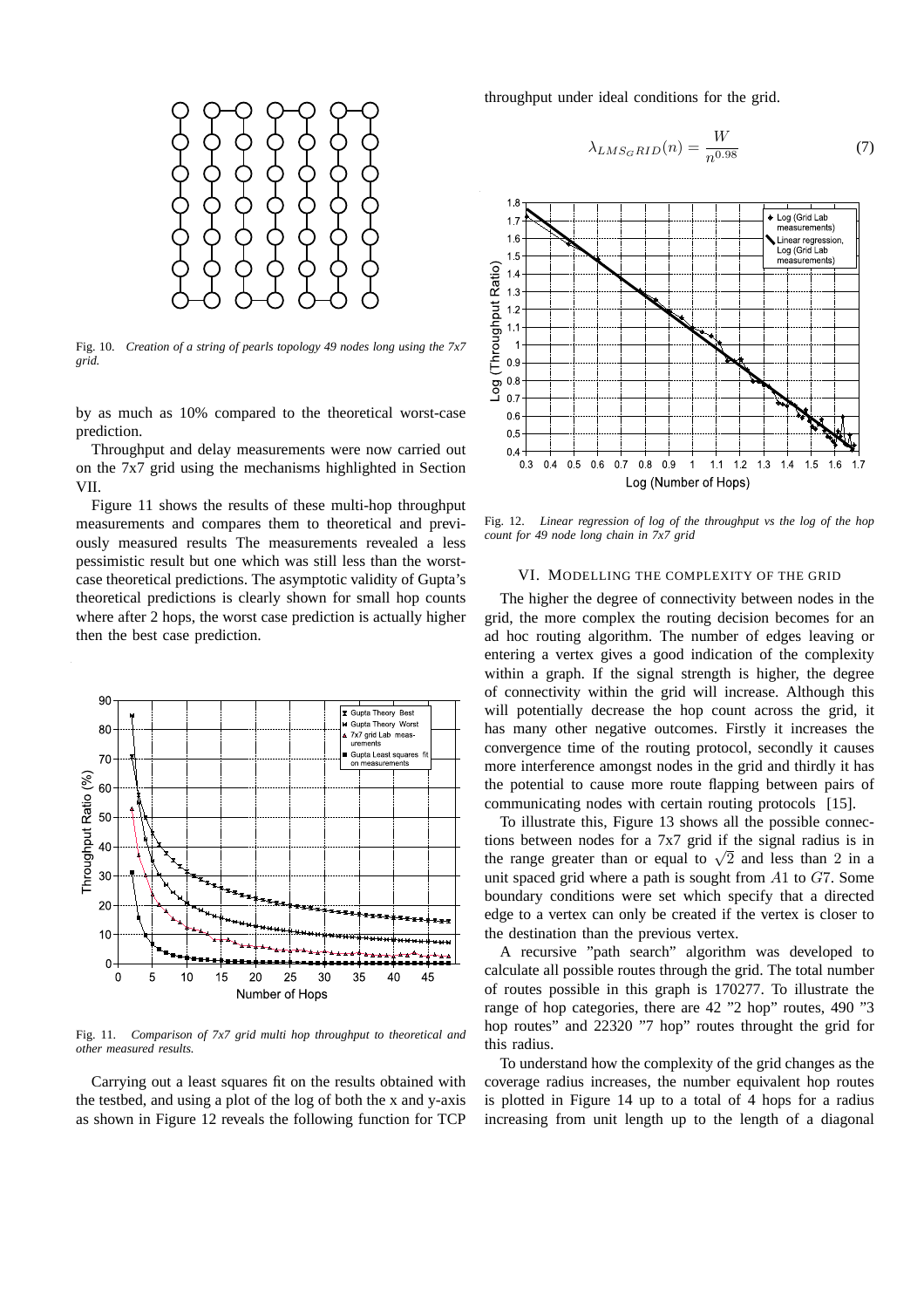

Fig. 13. *All possible connections between nodes if signal radius is greater than or equal to* √ 2 *and less than* 2 *in a unit spaced grid and all vertices in a path decrease the distance to the destination*

between the furthest two points on the gird which is  $6\sqrt{2}$ . The depth of the search was limited to 5 hops due to the search space being to large for even a days computation time. These graphs follow a sigmoid curve with increasing signal radius.



Fig. 14. *Number of equivalent hops routes through a 7x7 unit spaced grid* for a radius range of  $1$  to  $6\sqrt{2}$ 

The larger the number of equivalent hop routes in a network, the harder it is for a hop count based routing algorithm to settle on an optimum route and if some damping isn't employed the algorithm will tend to flap between routes. A special case in point is where the radius is greater than or equal to 1 and less than  $\sqrt{2}$ . In this case there is only one hop count category of 12 hops with a total of 924 possible routes. This is the worst case scenario in terms of the number of shortest path routes to the destination.

#### VII. MEASUREMENT PROCESS

All measurements other than throughput tests were carried out using standard Unix tools available to users as part of the operating system. The measurement values were sent back to the server via the Ethernet ports of the nodes and therefore had no influence on the experiments that were being run on the wireless interface.

It was found that the lab provides the best multi hop characteristics trade off with the best delay and throughput when the radios are configured with the following settings:

- Channel  $= 6$
- Mode =  $802.11b$
- Data rate  $= 11$  Mbps
- TX power  $= 0$  dBm

In order to avoid communication gray zones [13], which are illustrated in Figure 15, the broadcast rate is locked to the data rate. Communication grey zones occur because a node can hear broadcast packets, as these are sent at very low data rates, but no data communication can occur back to the source node, as this occurs at a higher data rate.



Fig. 15. *Communication grey zones.*

The following measurement processes were used for each of the metrics being measured in the ad hoc routing protocols:

- 1) *Delay:* Standard 84 byte ping packets were sent for a period of 10 seconds. The ping reports the round trip time as well as the standard deviation.
- 2) *Packet loss:* The ping tool also reports the amount of packet loss that occurred over the duration of the ping test
- 3) *Static Number of hops for a route to a destination:* The routing table reports the number of hops as a routing metric.
- 4) *Round trip route taken by a specific packet:* The ping tool has an option to record the round trip route taken by an ICMP packet but unfortunately the IP header is only large enough for nine routes. This sufficed for most of the tests that were done but occasionally there were some routes, which exceeded 9 round trip hops, and no knowledge of the full routing path could be extracted in these instances. However this was large enough to always record the forward route taken by a packet.
- 5) *Route flapping:* Using the ping tool with the option highlighted above to record the complete route taken by a packet every second, it is a simple process to detect how many route changes occurred during a set period of time by looking for changes in the route reports.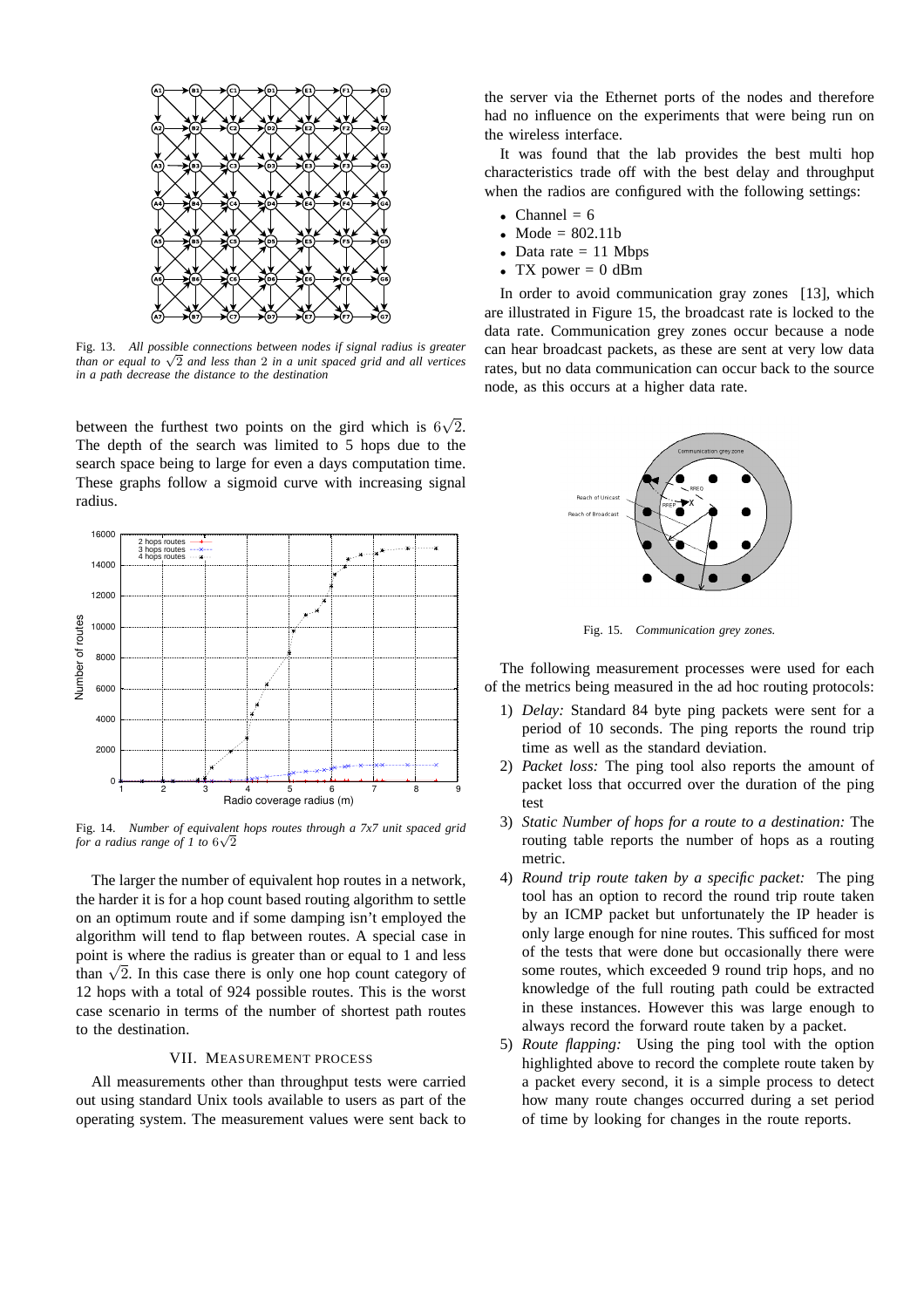- 6) *Throughput:* The tool Iperf [16] was used for throughput measurements. It uses a client server model to determine the maximum bandwidth available in a link using a TCP throughput test but can also support UDP tests with packet loss and jitter. For these experiments an 8K read write buffer size was used and throughput tests were performed using TCP for 10 seconds. UDP could be considered a better choice as it measures the raw throughput of the link without the extra complexity of contention windows in TCP. This does make the measurement more complex, however, as no prior knowledge exists for the link and the decision on the test transmission speed is done through trial and error.
- 7) *Routing traffic overhead:* In order to observe routing traffic overhead the standard Unix packet sniffing tool tcpdump was used. A filter was used on the specific port that was being used by the routing protocol. The measurement time could be varied by the measurement script, but 20 seconds was the default that was mostly used. The tool made it possible to see the number of routing packets leaving and entering the nodes as well as the size of these routing packets.

To force dynamic routing protocols such as AODV and DYMO to generate traffic while establishing a route, a ping was always carried out between the furthest two points in the network.

8) *Growing network size:* When tests are done which compare a specific feature to the growing number of nodes in the network, a growing spiral topology, shown in Figure 16, starting from the center of the grid, is used. This helps to create a balanced growth pattern in terms of distances to the edge walls and grid edges, which may have an electromagnetic effect on the nodes.



Fig. 16. *Growing spiral topology for tests which compares a metric against a growing network size.*

- 9) *Testing all node pairs in the network:* When throughput and delay tests were carried out on a fixed size topology, all possible combinations of nodes were tested. If the full 7x7 grid was used this equates to 2352 (49  $\times$  48) combinations.
- 10) *RTS/CTS tuned off:* All tests are done with RTS/CTS disables as this did not improve the performance of the mesh, other researchers have reported similar findings [14]

## VIII. RESULTS

Performance analysis of OLSR with two routing metrics is now presented. In all the graphs the term OLSR-RFC refers to OLSR making use of the default hysteresis routing metric defined in the RFC. OLSR-ETX refers to OLSRmaking use of the new ETX routing metric.

#### *A. Hop count distribution*

The ability to create a multi hop network in the mesh testbed is a key measure of the ability of the lab to emulate a real world wireless mesh network. From signal strength measurements in Section IV it was clear that the range of the signal can be limited to just under a meter. This section will now verify this from the perspective of the routing protocol creating a multi-hop topology.

In order to evaluate how the multi-hop environment evolves as the network grows, a growing spiral topology, as described in Section VII, was used. OLSR, using ETX as a routing metric, was chosen for the experiment as it has a built in "graphical topology representation" feature, which makes it easy to visually inspect how effectively the lab creates a multihop environment.

A node was added to the spiral every 10 seconds and the wireless NICs were configured to 802.11b mode, 11 Mbps data rate and a power level of 0 dBm. Figure 17 shows the total number of routes in specific hop categories versus a growing number of nodes in the grid. Up to 5 hop links were achieved with 2 hop links forming the dominant category after 16 nodes. This shows that a good spread of multi-hop links has been achieved in the grid.



Fig. 17. *Total number of routes in specific hop categories versus a growing number of nodes in the grid.*

## *B. Routing overhead*

The ability of a routing protocol to scale to large networks is highly dependent on its ability to control routing traffic overhead. Routing traffic contains messages that a routing protocol needs to establish new routes through a network, maintain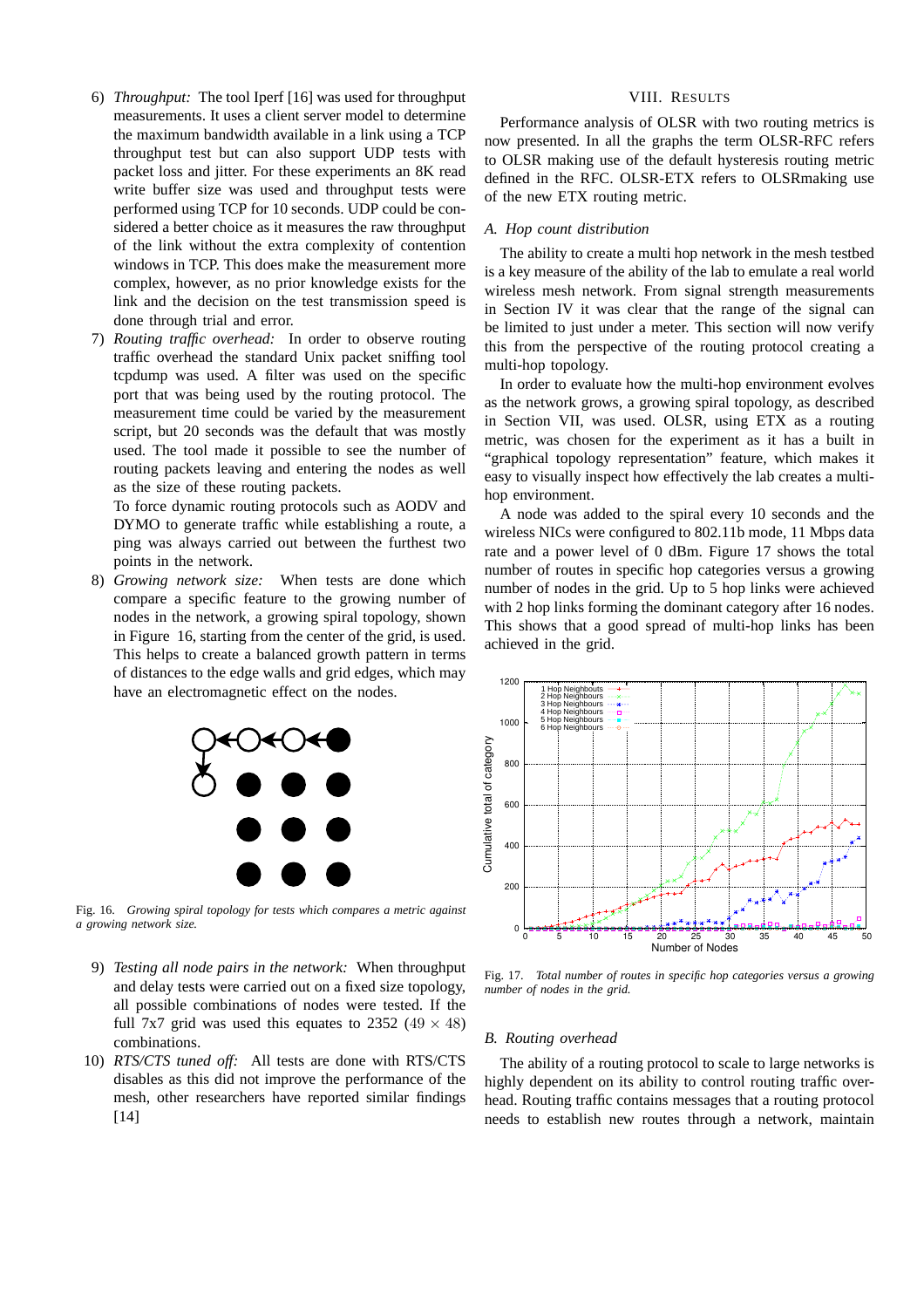routes or repair broken routes. These can be simple HELLO messages which are sent periodically to allow neighbouring nodes to learn about the presence of fellow nodes or they can be topology messages containing routing tables.

The amount of inbound and outbound routing traffic as well as the packet size of routing packets was measured as the network size grows in a spiral fashion. The measurement process was described in Section VII. Once this data was collected for each node in the network, the traffic was averaged across all the nodes in the network and normalized to the amount of traffic per second.

Figure 18 shows the inbound traffic for all both routing metrics for OLSR and Figure 19 shows the outbound traffic. OLSR-ETX had slightly more routing traffic than OLSR-RFC as it made use of less hops. This becomes more pronounced as the number of nodes increase. When a routing protocol has less hops, the coverage of a single node's routing broadcast traffic is wider and adjacent nodes will be receiving and forwarding more routing traffic.



Fig. 18. *Inbound routing packets per node per second versus increasing number of nodes using a growing spiral.*

Figure 19 shows that the outbound traffic is less than the inbound traffic as the routing algorithm makes a decision to rebroadcast the packet or not. This shows that OLSR is making use MPRs to limit the rebroadcast of route discovery or maintenance packets..

Figure 20 shows how routing packet lengths grow as the number of nodes increase. This is another important characteristic to analyze if a routing protocol is to scale to large networks. As the network grows, OLSR needs to send the entire route topology in Topology Control (TC) update messages, which helps explain this steady linear increase with the number of nodes. OLSR with the ETX extension uses a longer packet length due to the extra overhead of carrying link quality metrics.



Fig. 19. *Outbound routing packets per node per second versus increasing number of nodes using a growing spiral.*



Fig. 20. *Average Routing Packet length growth versus increasing number of nodes.*

# *C. Throughput, packet loss, route flapping and delay measurements*

The ability of a routing algorithm to find an optimal route in the grid will be exposed by its throughput, packet loss and delay measurements. Route flapping, which is an established phenomenon in wireless mesh networks [15], can also have a serious detrimental effect on the performance of the network.

The maximum network complexity was used to test which routing metric in OLSR perfomed the best under difficult conditions with thousands of alternative routes. Tests were carried out for all 2352 (49  $\times$  48) possible pairs in the 7x7 grid and Table I highlights the averages for all the results.

OLSR using hysteresis (OLSR-RFC) was clearly the best performing protocol on all accounts from this table achieving an average of 11% better throughput, 3% less broken links and marginally less delay and packet loss. This was in spite of far higher route flapping (an average of 2.34 route flaps every 10 seconds compared to 0.25 for OLSR with ETX).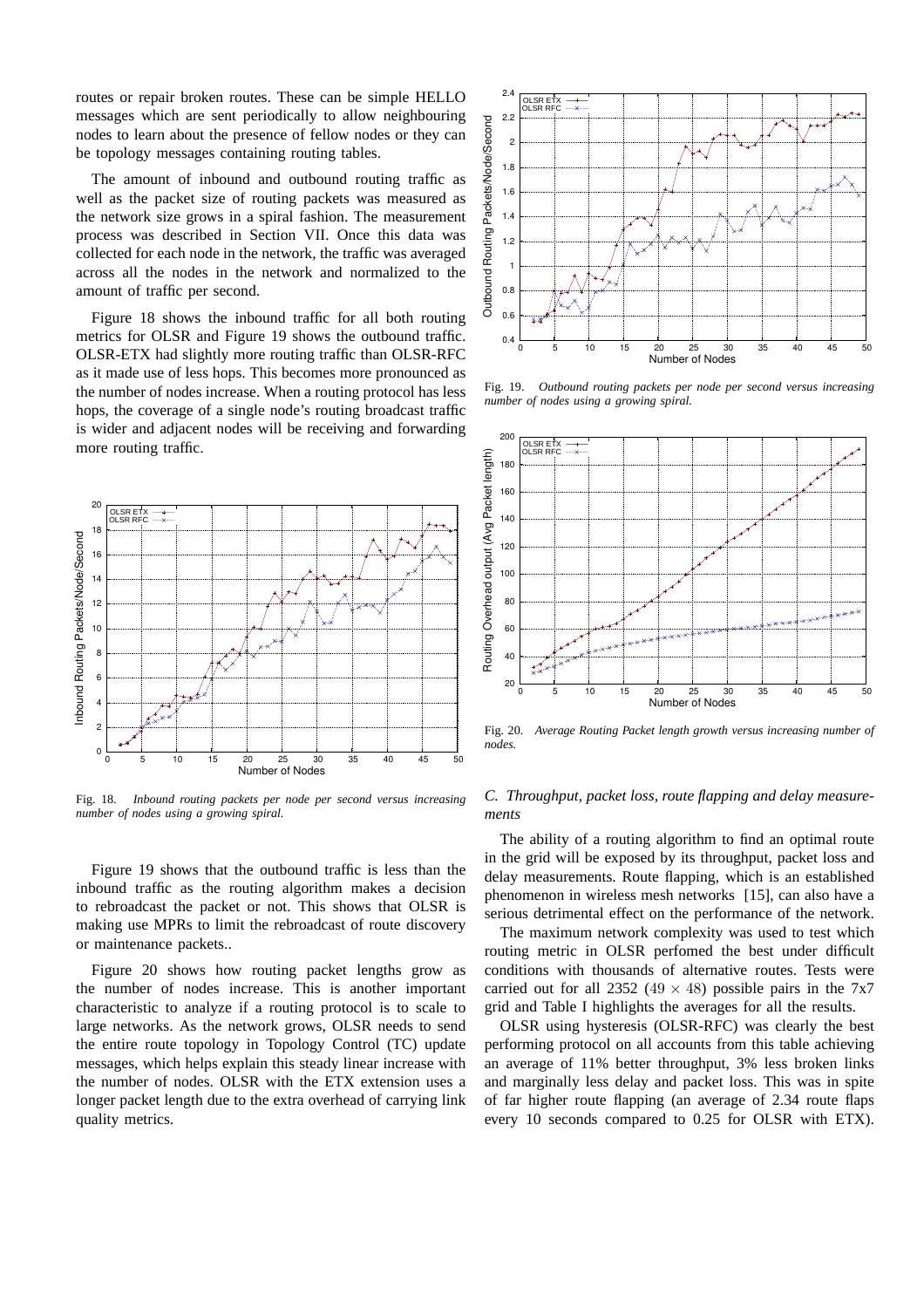TABLE I *Comparison of throughput, delay and packet loss for full 7x7 grid*

| Routing<br>Protocol | Forward  <br>hop | Route<br>changes | Packet<br>loss | Delay<br>(ms) | Throughput<br>(kbps) | No<br>link |
|---------------------|------------------|------------------|----------------|---------------|----------------------|------------|
|                     | count            |                  | (%)            |               |                      | (%)        |
| OLSR-ETX            | 1.84             | 0.25             | 24.05          | 68.84         | 1187.57              | 19.2       |
| OLSR-RFC            | 2.28             | 2.34             | 22.22          | 67.44         | 1330.05              | 16.2       |

Forward Hop count was also 67% higher than OLSR-ETX which showed that it was clearly selecting high quality short hop links over less hops with poorer quality links.

The folllowing graphs take a closer look at how these protocols perform as the distance between the nodes increase.

A very clear relationship between route changes and distance is seen for the OLSR-RFC protocol in Figure 21, which increases fairly linearly and begins to level off after about 4 m.



Fig. 21. *Route changes versus distance for the OLSR protocol in the 7x7 wireless grid*

Figure 22 shows the hop count for OLSR-RFC quickly diverging from OLSR-ETX as the distance increases . The higher the hop count the more alternative routes there are to choose from which will result in a higher degree of route flapping.

But clearly this route flapping, which occurded in OLSR-RFC has only had a positive effect on throughput, which means that the routing protocol was converging on more optimal routes rather than diverging from them. Figure 23 shows that OLSR-RFC is always slightly better than OLSR-ETX over the full range of the grid. The cummulative distribution function in Figure 24 shows that OLSR-RFC has a stronger distribution of links on the upper side of 2000 kbps than on the lower side. Whereas OLSR-ETX starts off with a greater number of failed links (40%) when running throughput tests and has a higher concentration of lower speed links.

The ETX routing metric [9] was developed to improve the performance of routing in static wireless mesh networks where hop count was was not suitable. However OLSR-



Fig. 22. *hop count versus distance for the OLSR protocol in the 7x7 wireless grid*



Fig. 23. *Throughput versus distance for the OLSR protocol in the 7x7 wireless grid*

ETX appeared to perform worse than OLSR-RFC overall, this could be because hysteresis is better at quickly converging on more optimal routes in a highly dense mesh like this indoor wireless grid as its condition for considering a link established is stricter than the condition for dropping a link. Further comparisons will be necessary to understand how mesh density and convergence time effect the results.

# IX. COMPARISON OF THROUGHPUT RESULTS AGAINST BASELINE

Figure 25 shows how the routing protocols performance compared to the ideal multi hop network that was set up in Section V.

The baseline presents the best possible throughput the routing protocols could achieve in the indoor wireless grid. OLSR-RFC reaches the baseline for the first 3 hops and then begins to drop off the target after 4 hops. OLSR-ETX falls inbetween the baseline and Gupta's indoor measurements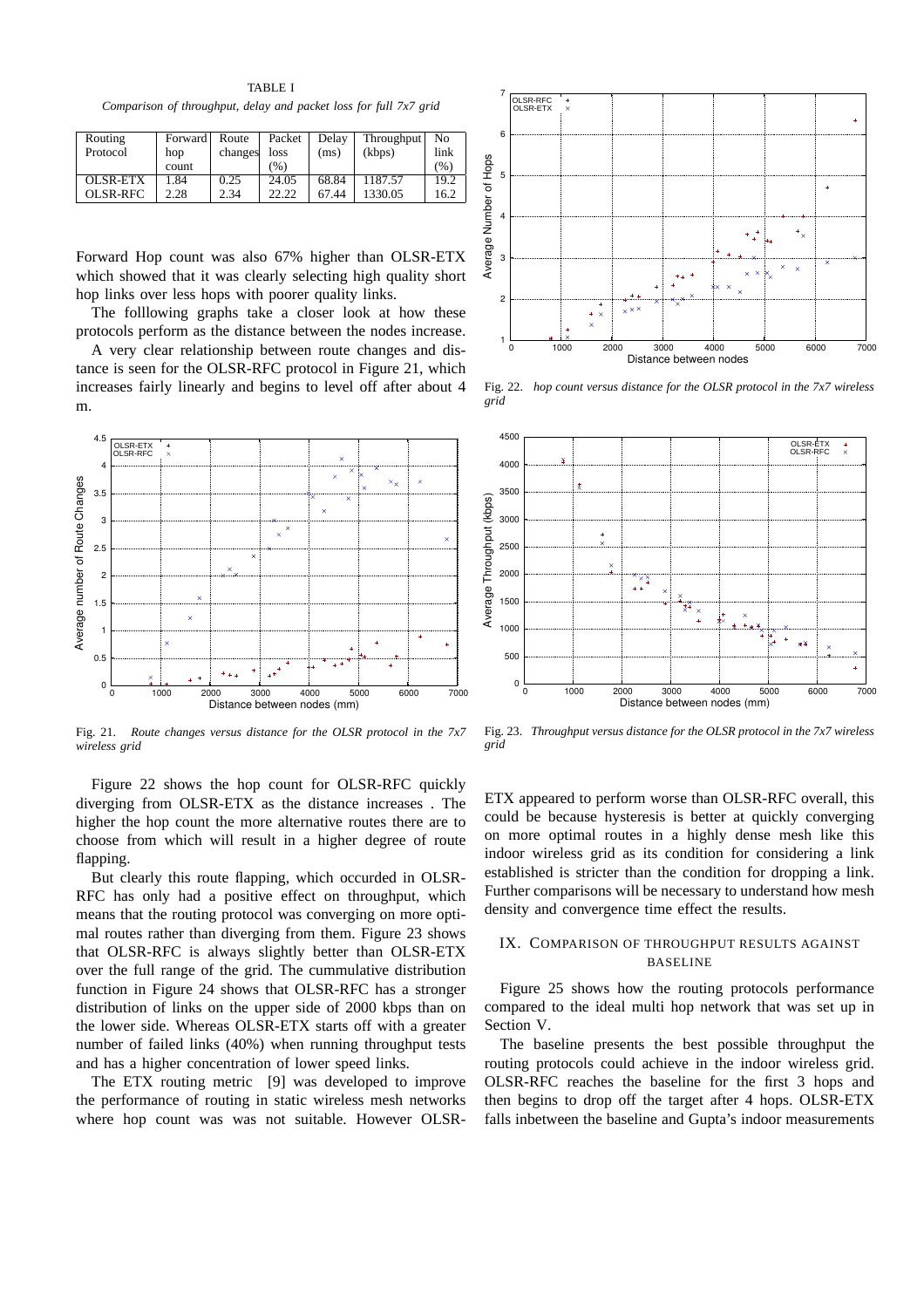

Fig. 24. *Cummulative distribution function for the OLSR protocol in the 7x7 wireless grid*

which are about 20% lower than the baseline measurement. This demonstrates that the conditions in the lab are far better than making use of offices to create a wireless testbed and relying on office walls to attenuate the signal.



Fig. 25. *Comparison of routing protocol throughput to baseline*

#### X. A CHALLENGE TO THE ETX METRIC

The performance analysis that carried out so far has revealed that the ETX metric used with OLSR does not perform as well as using the standard hysteresis routing metric. This section will now revisit the ETX metric in real networks and calculate whether it accurately predicts whether a specific multi-hop path is optimal.

Consider a simple network shown in Figure 26

ETX values were calculated based on Equations 8 and 9

$$
ETX = \frac{1}{LQ \times NLQ}
$$
 (8)  
- ETX<sub>BC</sub> + ETX<sub>CD</sub> (9)

$$
ETX'_{AD} = ETX_{AB} + ETX_{BC} + ETX_{CD}
$$
 (9)



Fig. 26. *Simple 4 node string of pearls topology with 1 hop and 3 hop routes*

Two routes are possible in this graph between A and D; a single hop route denoted by  $ETX_{AD}$  and a 3-hop route denoted by  $ETX'_{AD}$ .

If the links were all perfectly symmetrical links with no packet losses then the following ETX values would be predicted for all the single hop paths from A to D shown in Equations 10 to 13. The multi hop ETX value for the path from A to D is shown in Equation 14.

$$
ETX_{AB} = 1\tag{10}
$$

$$
ETX_{BC} = 1\tag{11}
$$

$$
ETX_{CD} = 1\tag{12}
$$

$$
ETX_{AD} = 1\tag{13}
$$

$$
ETX'_{AD} = 3\tag{14}
$$

Since ETX is a prediction of the average number of packet transmission required for a successful packet to arrive at its destination and vice versa, the throughput, in one direction, expressed as a fraction of the maximum achievable throughput, if all packets were successful, is the inverse square root of this.

$$
\lambda'_{AD} = \frac{1}{\sqrt{ETX'_{AD}}}
$$
\n(15)

Gupta's best case throughput prediction expressed as a fraction of the throughput of the first hop is given by Equation 16

$$
\lambda_{BEST}(n) = \frac{1}{\sqrt{n}}\tag{16}
$$

For perfectly symmetrical links with no packet loss these equations become equivalent and the prediction for throughput as a fraction of the first hop throughput is given by Equation 17.

$$
\lambda'_{AD} = \lambda_{BEST}(n) = \frac{1}{\sqrt{3}} = 0.58\tag{17}
$$

But a model developed in ideal conditions in the mesh lab reveals a model for throughput given by Equation 18 :

$$
\lambda_{LAB}(n) = \frac{1}{n^{0.98}}\tag{18}
$$